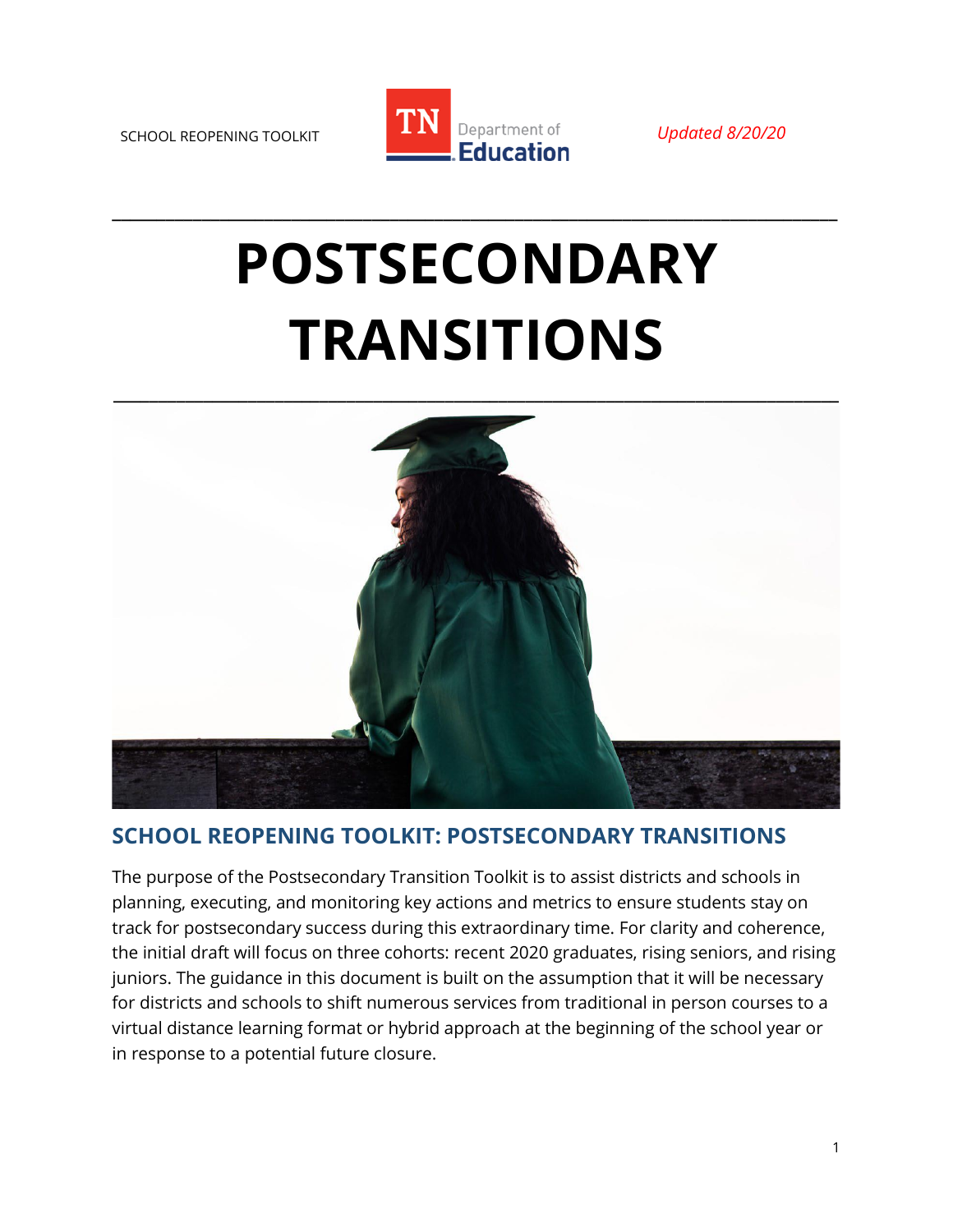

*All information in the document is non-regulatory guidance issued for general informational purposes only. This document is not intended to constitute legal advice. Because local school board policy and unique facts make dramatic differences in analyzing any situation, the Tennessee Department of Education advises each school district to consult with the local school board attorney for specific legal advice regarding the impact of the COVID-19 pandemic on school operations.*

The Postsecondary Transition Toolkit is intended to support anyone involved with the oversight or involvement of academics and counseling at a district level or who is the primary or sole academic leader or counselor in a high school. It is also assumed that the user for this toolkit has some responsibility for setting goals and monitoring metrics and has some authority to influence staff practices/responsibilities. The intention of this document is to provide guidance while also acknowledging districts and schools have ultimate decision making at the local level to best accommodate their students.

# **II. Recommendations and Best Practices**

# **District Level**

- ❑ The district has assessed and addressed the technology and course material needs of the students they serve related to availability of resources for courses pertaining to postsecondary (e.g. access to internet, appropriate devices, school-based platforms, and materials).
- ❑ The district has established memorandums of understanding with partnering postsecondary institutions to provide Early Postsecondary Opportunities such as Dual Enrollment courses with expectations set forth regarding enrollment and exceptions for students who may not have met the original requirements such as the ACT.
- $\Box$  The district has established plans with business, industry, and community partners to provide career and/or military focused learning opportunities such as careerexploration and work-based learning, including virtual, simulated, and on-campus experiences.
- $\Box$  The district has a communications platform or application that can be readily accessed by all families and training, support, and translation services are available for families, students, and staff. This communications platform would convey information such as upcoming deadlines, scholarship opportunities, college and career readiness events, etc.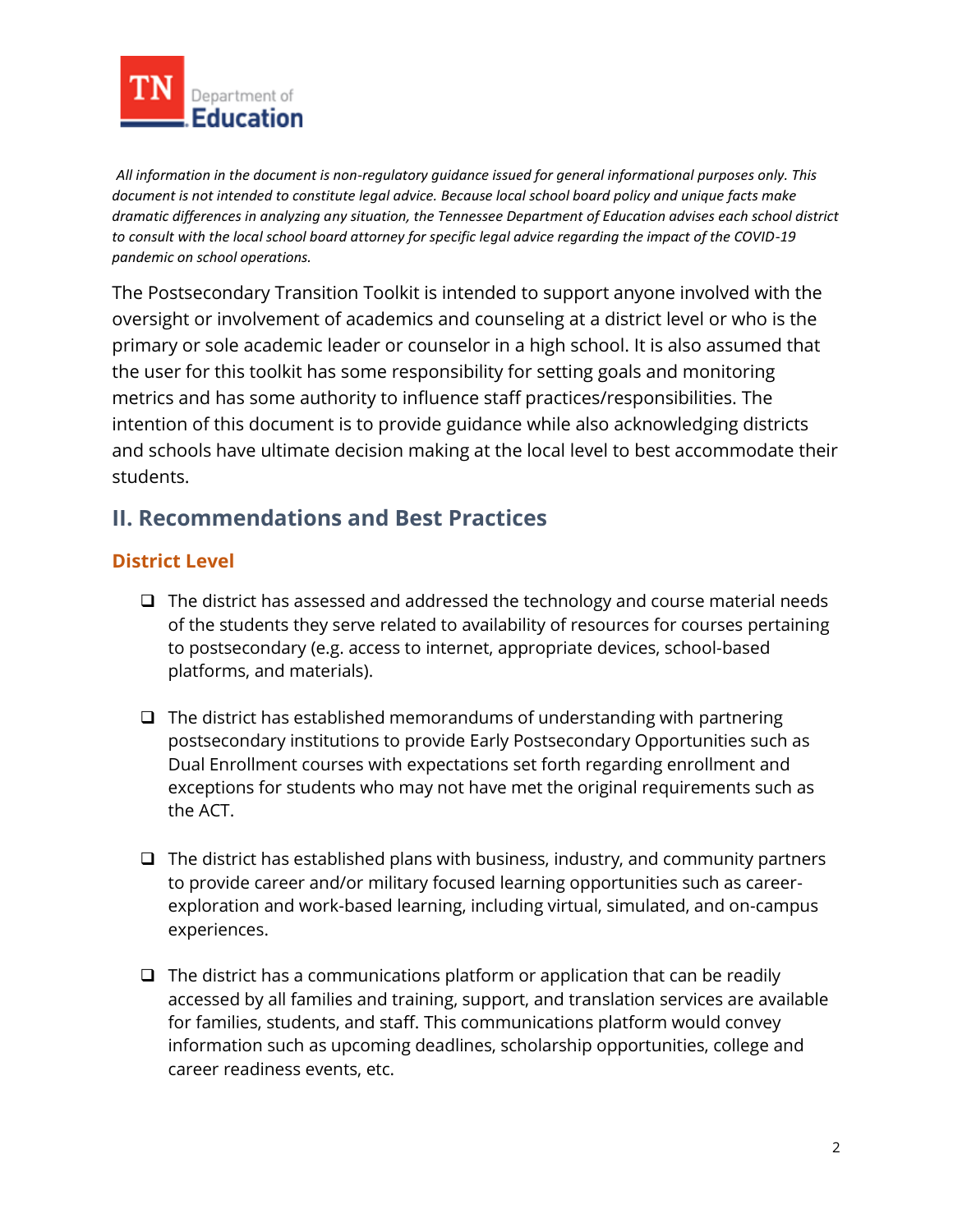

- ❑ The district has plans and personnel in place at the district level to lead the professional development and guidance for educators to address the social, emotional, and mental health needs of students.
- ❑ The district has established communication with Vocational Rehabilitation for the provision of Pre-Employment Transition Services and shared plans for schools reopening, including how Pre-ETS can best support students with disabilities in receiving transition services. Regional contact information can be [found here.](https://www.tn.gov/humanservices/ds/vocational-rehabilitation/transition-services/pre-employment-transition-services.html)
- ❑ The district has a plan in place to guide school administrators, counselors, teachers, and staff to incorporate college and career planning activities into instructional and non-instructional time. Examples may include High School 101, College Night, College Week activities, ACT Boot Camps, AP tutoring sessions, Early Postsecondary Opportunities Night, etc.
- ❑ The district has clearly defined how roles and responsibilities must change when/if school is online or a hybrid of online and in-person regarding the expectations for ensuring students receive information and advising for postsecondary readiness.

## **School Level**

- ❑ The school has established a process and procedure to ensure each enrolled student has access to the necessary resources, materials, and/or technology such as distribution of one to one devices.
- ❑ The school has reviewed the memorandums of understanding with postsecondary institutions and devised a plan for Early Postsecondary Opportunities such as dual enrollment courses. This may include identifying the instructor as a school employee or college professor, financial expectations, completion of paperwork for potential students, and ensuring students enrolled for the course have completed the postsecondary requirements such as GPA, ACT, or another identified indicator of readiness.
- ❑ The school has reviewed plans to provide career and/or military focused instructional opportunities such as career-exploration and work-based learning, including virtual, simulated, and on-campus experiences. This may include identifying instructors to complete Work-Based Learning Coordinator certification or recertification training, establishing on-campus, in-district, and/or virtual WBL experiences, and implementation of career aptitude and interest assessments.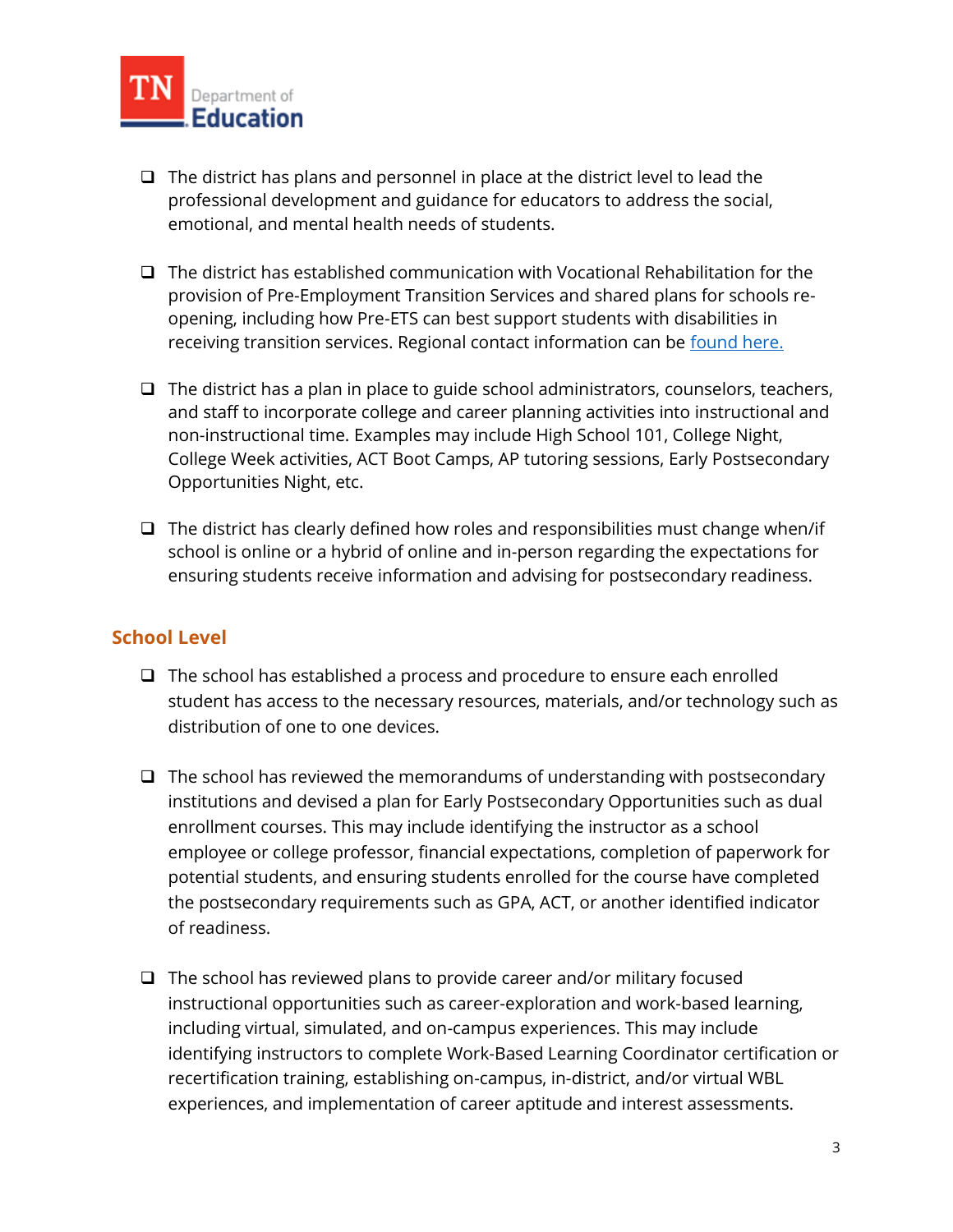

- $\Box$  The school has worked with the district to link the district communications platform to be readily accessed by all families, students, and staff. This communications platform would convey information such as upcoming deadlines, scholarship opportunities, college and career readiness events, etc. both at the district and school level. Appoint school-level personnel to monitor and update the schoolbased website and links regularly to ensure consistency and accuracy.
- $\Box$  The school has a plan to send representatives to attend any trainings or professional development offered from the district level related to guidance for educators to address the social, emotional, and mental health needs of students. The school provides additional train the trainer sessions through faculty and staff meetings to ensure school level personnel feel equipped with tools to support the needs of the whole child. The school seeks additional opportunities based upon the needs of the educators and students in the building.
- ❑ The school has a plan in place on how to partner with Vocational Rehabilitation (VR) to provide Pre-Employment Transition Services to students with disabilities and to also ensure, where appropriate, potential referrals are made to VR to increase the odds of a seamless transition to postsecondary.
- ❑ The school has a plan in place to incorporate college and career planning activities into instructional and non-instructional time. Examples may include High School 101, College Night, College Week activities, ACT Boot Camps, AP tutoring sessions, Early Postsecondary Opportunities Night, etc. District level activities should be communicated and promoted as well as additional opportunities at each high school.
- ❑ The school has a plan to assign seniors to a school-based mentor such as a teacher who has frequent conversations with the student to ensure their needs are being met with goal-planning for college or career.

#### *Communication*

• Establish consistent communication cadence and platforms to deliver information to students and parents (e.g., SMS texting, social media, phone calls, school information system portals, etc.)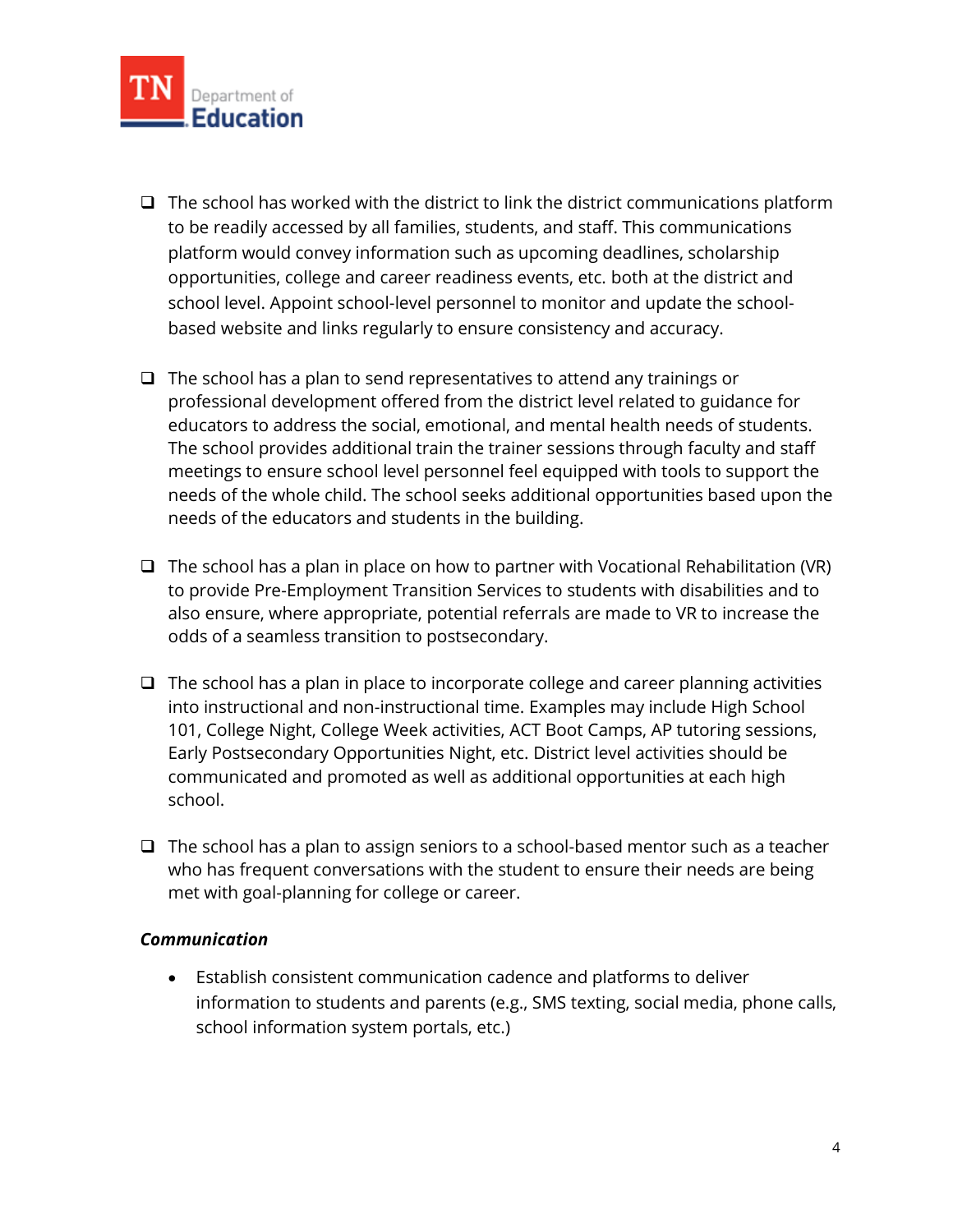

- For video chat and virtual meetings, establish a consistent virtual communication platform (e.g. Zoom, Skype), norms, and basic training for staff, students, and families
- Use multiple platforms to share information and offer assistance: Call, text, video chat, social media and actual social networks (i.e. peers and friends) to connect with students and see if they are on track or need support.
- Offer specific kinds of support. For example, ask "Can I help you complete an application or review your financial aid package? Do you need a laptop or internet access apply for college or a job?" Students are often afraid to acknowledge what they don't know so specific questions will help lead them along.

## *Staffing*

- Identify staff beyond school counselors—including teachers, non-certified staff, non-profit partners, and volunteers—who can support students to complete the milestones listed below. For example, home room teachers or individuals identified as personal mentors to students.
- In order to make major tasks manageable, assign a small group of students to every available staff member and manage the contacts made, notes, and student needs in a shared digital platform such as a Google doc. For instance, assign small groups of seniors among all senior teachers, counselors, and assistant principals and outline weekly action steps and metrics of success.
- Differentiate your support in order to align resources with needs. Students who are the first in their families to attend college are more vulnerable to not transitioning to postsecondary than peers who can rely on parents or family to answer questions. If you have limited staff capacity, prioritize students who are likely to benefit the most from a friendly nudge from a known educator. Think creatively about including classified personnel known to have the capacity and relationship building skills to mentor students.

#### *Alternative Funding Sources*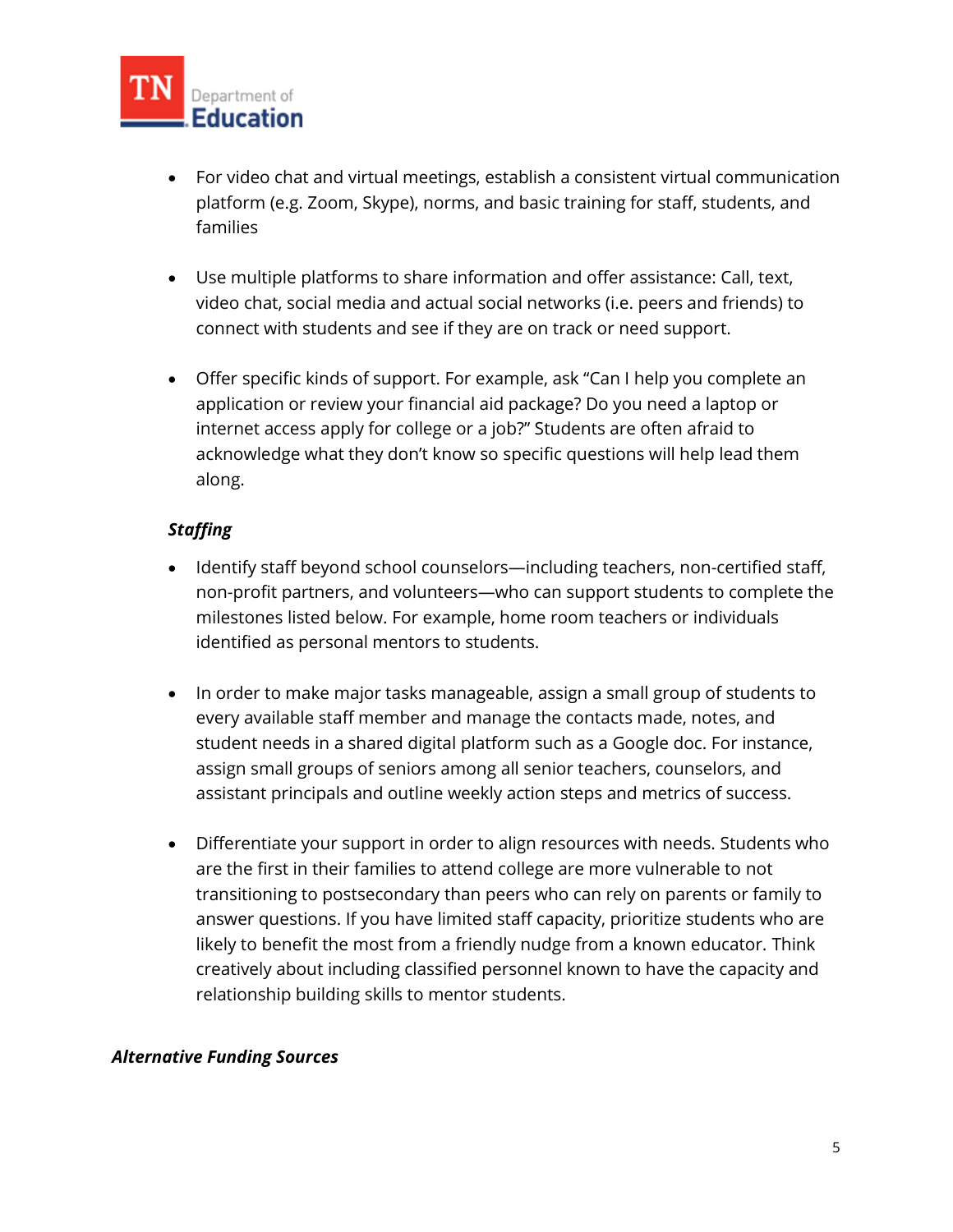

Transitioning to online and/or hybrid models of education can be most disruptive for economically disadvantaged students. Identifying separate funds and resources to ensure all your students have access to the same resources for schooling can be difficult. The Workforce Innovation and Opportunity Act (WIOA) could be a separate funding stream for district officials to pursue. WIOA funds for in-school youth are dispersed by the Tennessee Department of Labor and Workforce Development through Local Workforce Development Boards (WFDB) and American Jobs Centers.

Leverage WIOA funds by:

- Designating one district and one school-based person to oversee coordination with the WFDB and local American Job Center
	- o Tennessee Pathways [Regional Coordinators](https://www.tbr.edu/tennessee-pathways/regional-coordinators) can facilitate this coordination with the respective Regional Director from the Department of Labor.
- Identifying student eligibility requirements and approved educational expenses covered by WIOA funds
- Developing a list of students who qualify for approved educational expenses and the expenses you would like covered for each student
- Working with the Tennessee Department of Labor and Workforce Development through Local Workforce Development Boards (WFDB) and American Jobs Centers to assist students in applying for funds.

# **III. Checklist for Districts and/or Schools by Cohort**

The bulleted checklists below identify research-based milestones and supports that students need in order to successfully transition from high school graduation to college and career. The checklists are not exhaustive but are intended to help prioritize and monitor the most important milestones.

## **Recent 2020 Graduates**

Students who have recently graduated have increased risks based upon implications from COVID-19. Students who may have received additional assistance with financial aid, college applications, additional opportunities to increase ACT scores, or just received extra encouragement from trusted educators may have been left with deficits related to postsecondary readiness. Also, students may have altered family circumstances as a result or the pandemic or chosen other paths such as full-time employment. It is important for these recent graduates to still feel supported during this crucial time of transition.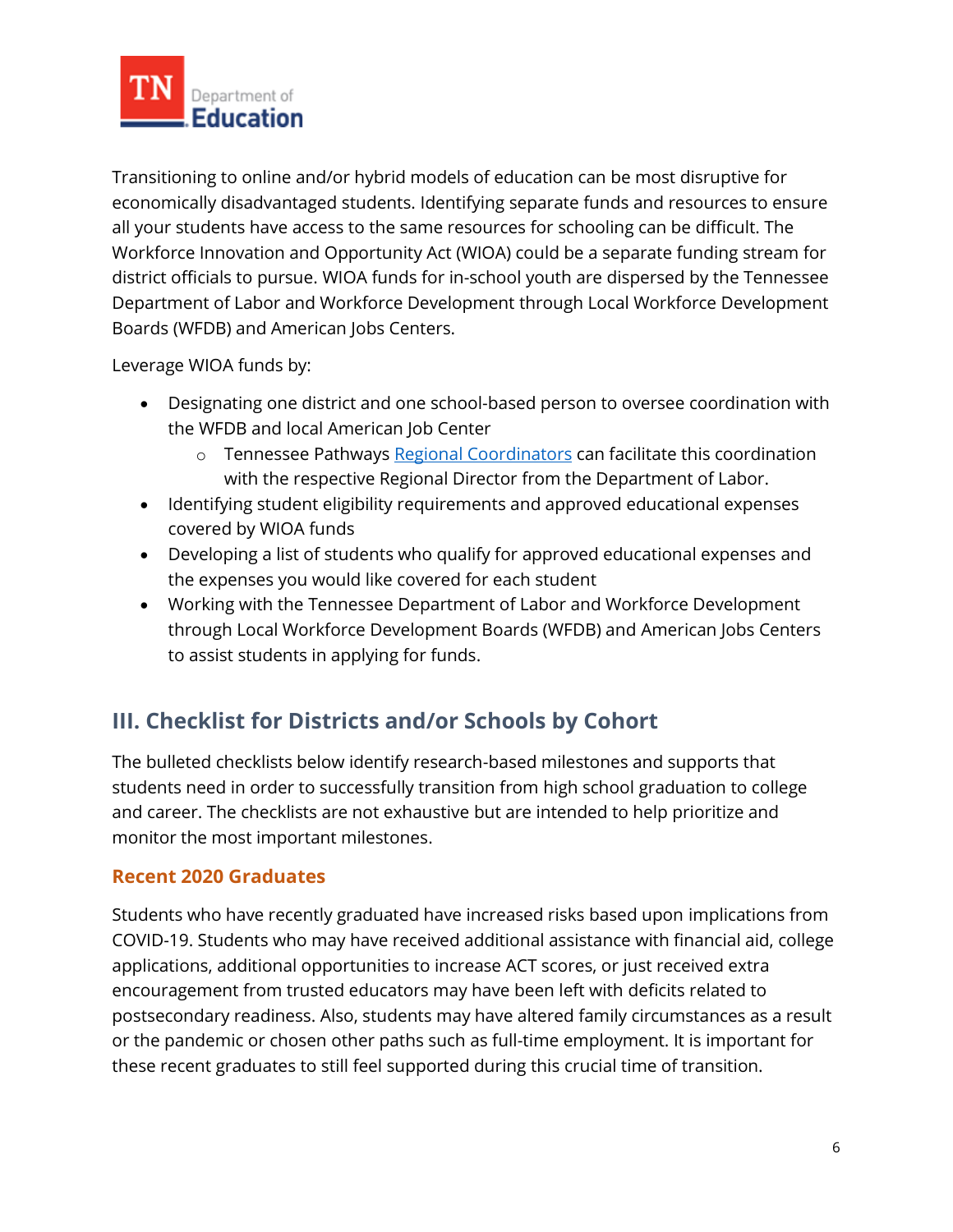

The following checklist and metrics are focused on recent high school graduates with goals aimed at:

- Reducing "summer melt" the phenomenon a decline in the number of students who seamlessly enroll in college compared with the number who graduates who intended to enroll over the summer between high school graduation and college enrollment in the fall
- Helping students complete the college enrollment process
- Providing students an opportunity to know that support is still available

## *Action Items*

- ❑ Send out a senior exit survey in order to understand and track the postsecondary intentions of recent graduates
- ❑ Identify students at risk for "summer melt" (e.g. students who face structural challenges like lack of transportation, financial resources, or strong academic readiness) and follow up with them individually
- ❑ Ensure submission of transcripts and other documentation required by postsecondary institutions have been sent and received
- ❑ Ensure all students have completed the necessary steps for:
	- Financial aid
	- Enrollment
	- Orientation
	- Placement testing
- ❑ Communicate and remind students of important deadlines (e.g., registering for orientation, signing up for classes, completion of volunteer requirements for Tennessee Promise)
- ❑ Meet with enrollment or admissions representatives from campuses most attended by your graduates to:
	- Share information
	- Discuss opportunities to reduce summer melt
	- Identify key campus individuals that students can contact regarding questions or concerns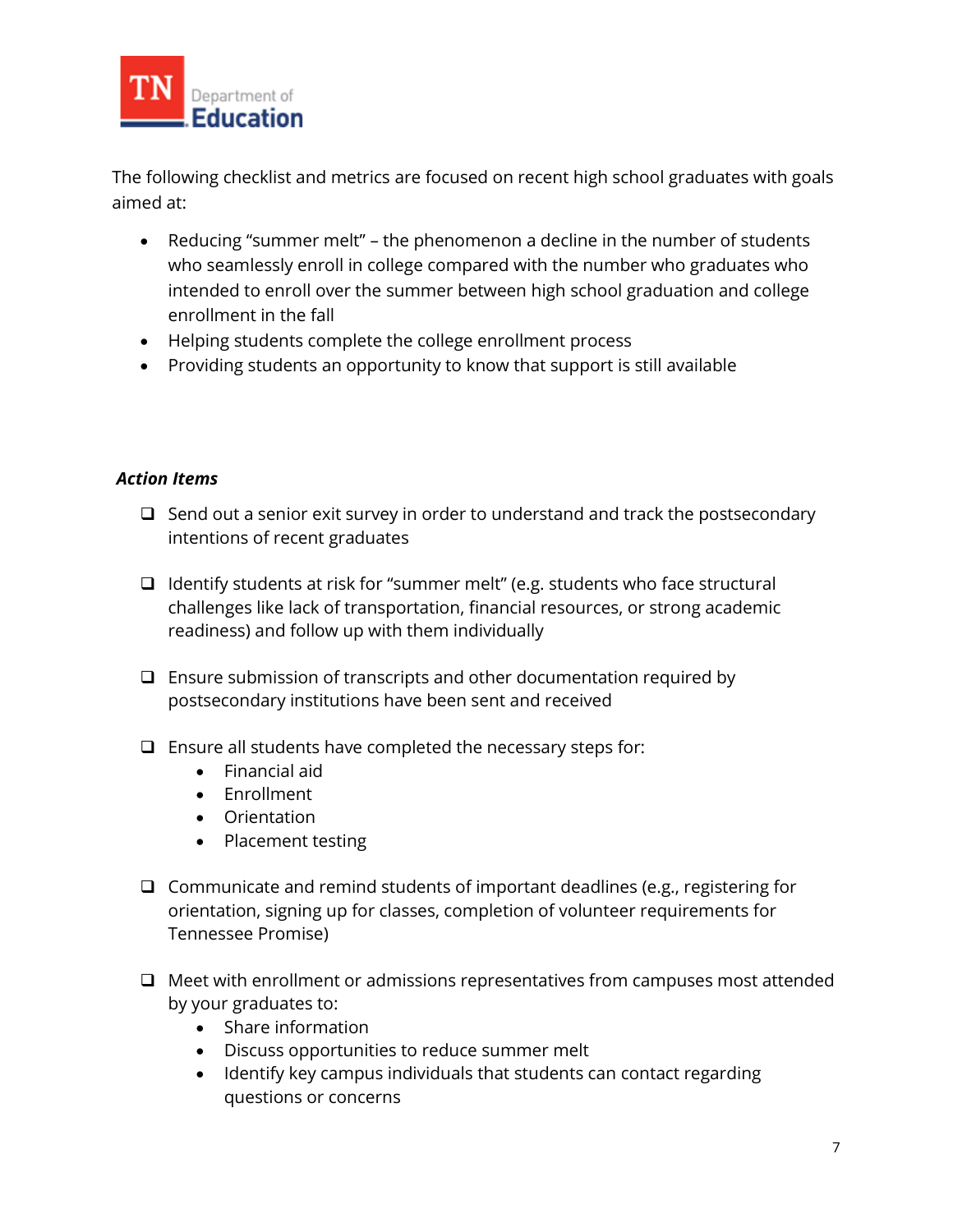

- ❑ Identify students with logistical barriers to postsecondary education (e.g., technology devices, internet access, transportation, books, etc.) and provide information and support on available resources
- ❑ Identify students planning to enter the military or seeking full-time employment after graduation and offer support on locating opportunities and completing application and enlistment materials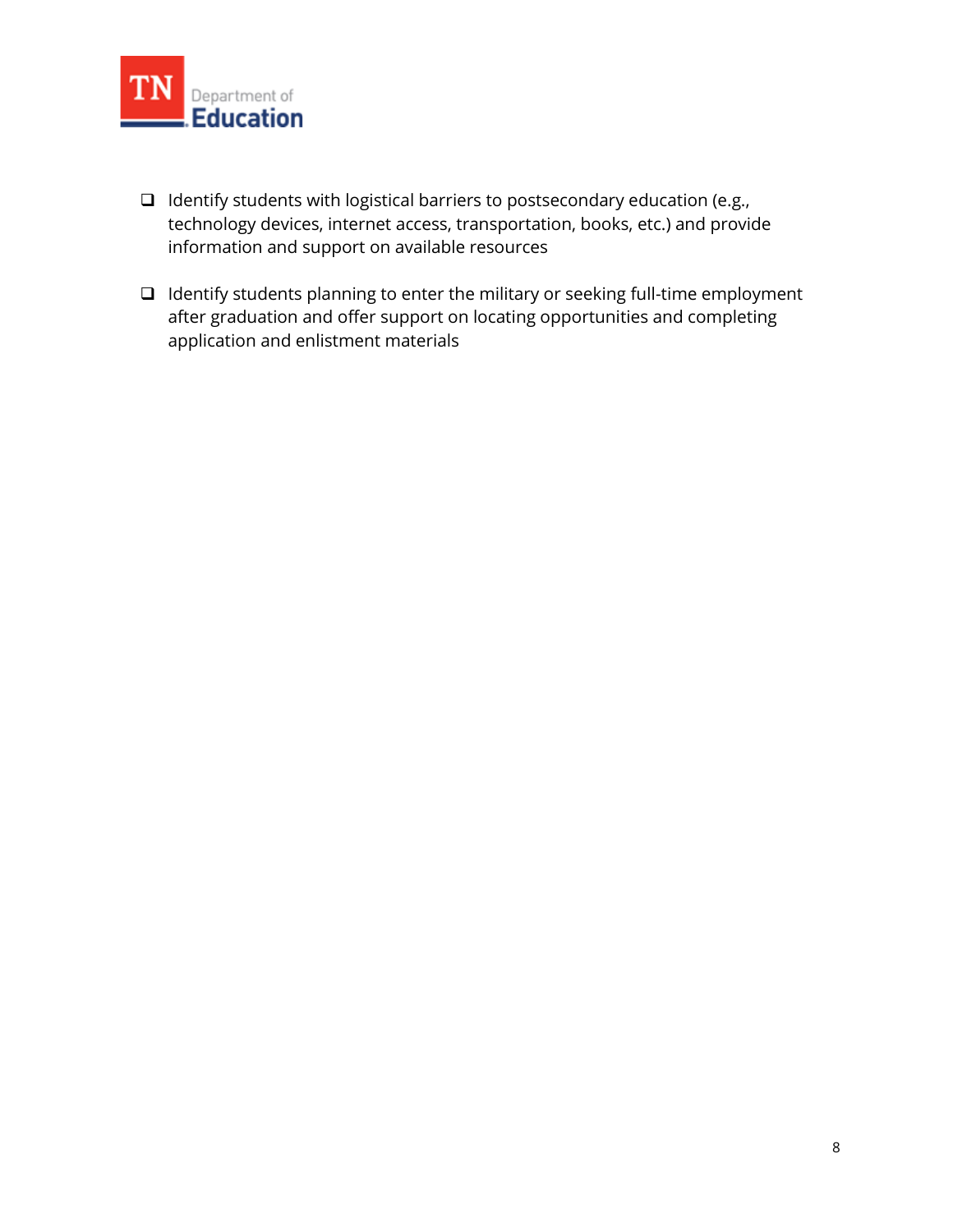

The key metrics listed below will allow for the monitoring of progress toward successful completion of action items. Having this data will ensure an accurate picture of where students are in the process and how best to allocate limited time and resources. It will also help administrators identify potential trends with this group of students.

| <b>Metrics</b>                                                                                      | <b>Frequency of</b><br>measure | <b>Data Source</b>                                                     |
|-----------------------------------------------------------------------------------------------------|--------------------------------|------------------------------------------------------------------------|
| The percentage of students engaging with<br>reminders and nudges                                    | Weekly                         | Response rates<br>from outreach                                        |
| The percentage of students with sufficient<br>access to technology, internet, and<br>transportation | Monthly                        | Student survey<br>and/or<br>calls/texts to<br>family and/or<br>student |
| The number of students that have attended<br>orientation                                            | Monthly                        | Student survey<br>and/or<br>calls/texts to<br>family and/or<br>student |
| The number of students with missing<br>enrollment documents                                         | Weekly                         | Tracker updated<br>weekly by<br>appropriate staff                      |
| The number of students fully enrolled in<br>postsecondary                                           | Monthly                        | Tracker updated<br>weekly by<br>appropriate staff                      |
| The number of students that have secured full<br>time employment or military enlistment             | Monthly                        | Student survey<br>and/or<br>calls/texts to<br>family and/or<br>student |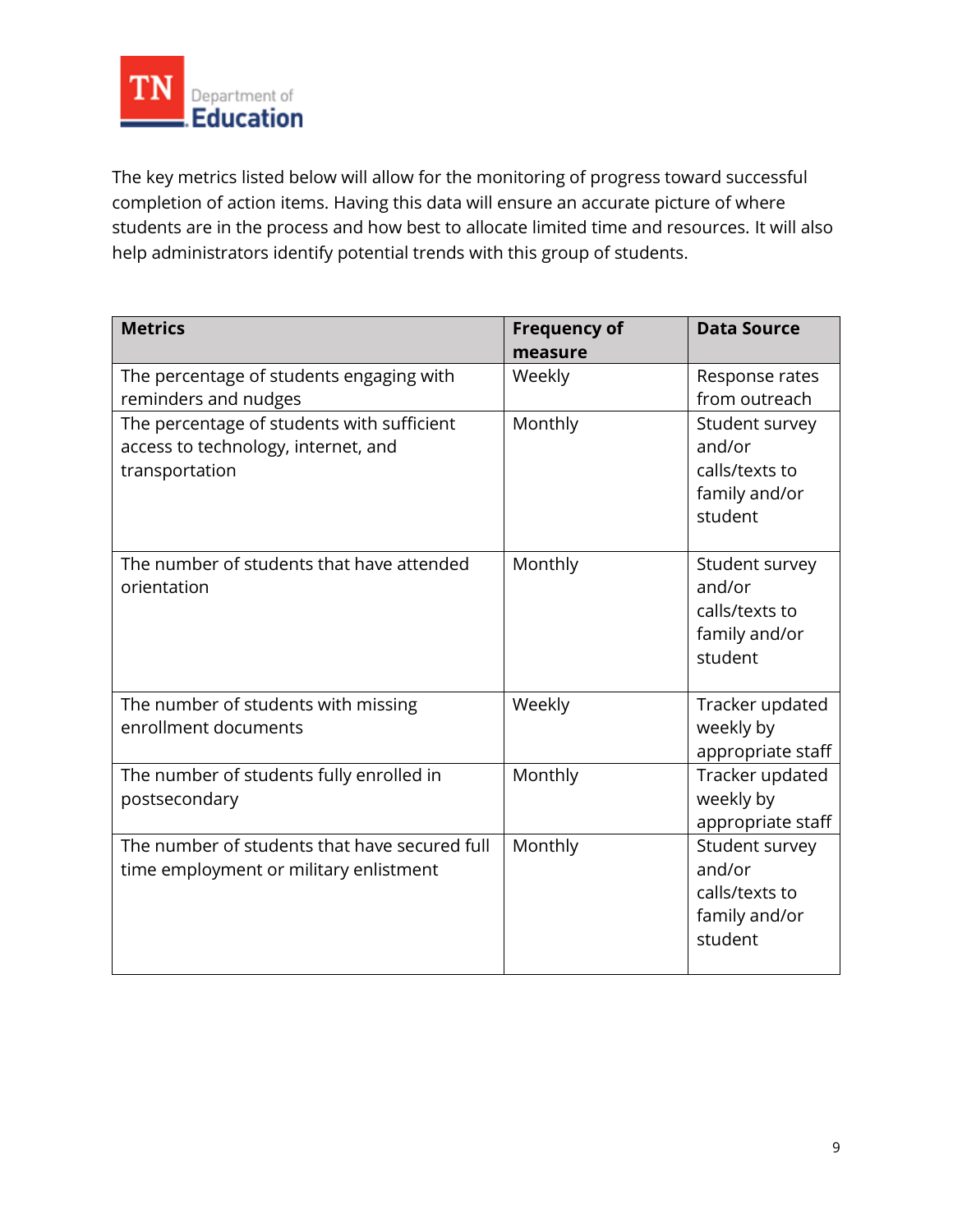

## **Seniors**

The following checklist and metrics will help ensure that seniors are able to:

- Successfully prepare for and take a college entrance exam (ACT/SAT) and/or career assessment (industry certification, ASVAB, etc.)
- Complete necessary coursework to ensure on-time graduation
- Determine a clear postsecondary plan aligned to their career aspirations, including financial planning
- Apply for and be admitted to a postsecondary option that is aligned with their career aspirations
- Apply for and secure adequate financial aid to support postsecondary plan

#### **Action Items:**

- ❑ Identify students who are at-risk for failing courses needed for graduation and assign teachers and other staff to support the coursework of these students through texting and/or scheduled video conference calls with the student and their families
- ❑ Assign staff to ensure students have tools and structured plans to prepare for the college entrance exam (ACT/SAT) in October (goal score, identifying potential second testing opportunity, determining if postsecondary schools require ACT/SAT or not) and career assessments (industry certification, ASVAB, etc.) as school scheduling allows
- ❑ Ensure students' course schedule for their senior year aligns with their college and career plan (exceeding minimum requirements)
- ❑ Determine student financial and other needs related to EPSOs (AP exams, books, other supplies or materials) and provide guidance on opportunities for financial support
- ❑ Contact all your postsecondary partners offering dual enrollment and local dual credit to understand updated eligibility requirements for these courses as well as student supports the postsecondary institution has in place for virtual and/or hybrid learning
- ❑ Work with your postsecondary partner and/or the high school teacher of record to identify open education resources for students to use during the implementation of virtual and/or hybrid learning models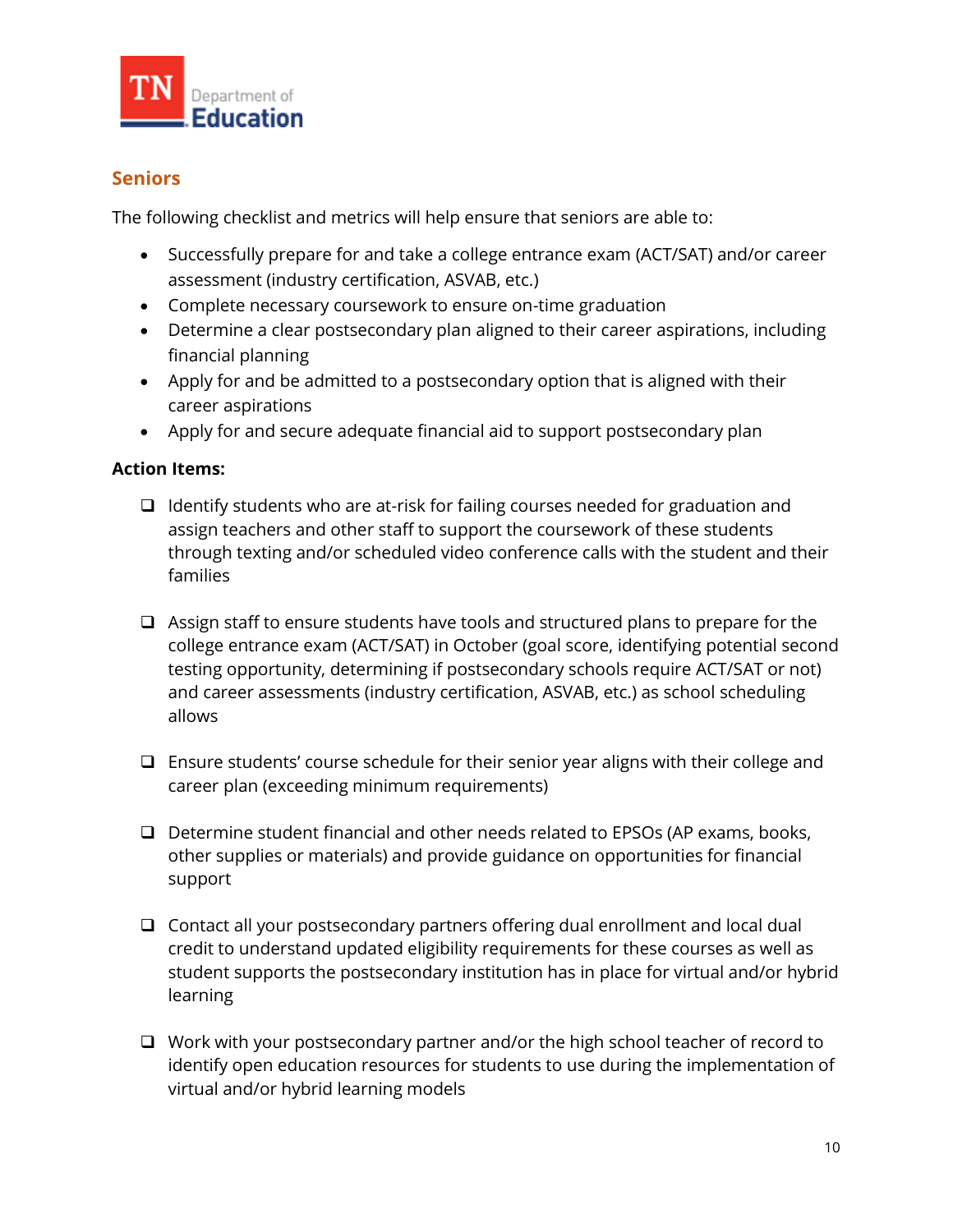

- ❑ Provide individual support to students around finalizing college application lists (Including likely, target, and reach schools, those that fulfill student's match and fit factors, and those that align with student's career aspirations)
- ❑ Provide whole class and individualized support to students around college application completion (letters of recommendation, personal essay, resume building/updates, transcript requests, etc.)
- ❑ Provide resources and support to students with Tennessee Promise application
	- o Share important information about TN Promise application process, meetings, requirements and deadlines with students and families by communicating through multiple channels
	- o Ensure all students have applied for TN Promise (as a primary or secondary option)
	- o Support students with identifying volunteer opportunities they can engage with to keep TN Promise eligibility
- ❑ Provide resources and support to students around FAFSA application
	- o Ensure FAFSA is completed by TN Promise deadline

#### **Spring:**

- ❑ Establish structures and processes for tracking and celebrating students' college application submissions and results
- ❑ Provide resources and support to students around researching scholarships, determining scholarship eligibility and completing scholarship applications
- ❑ Support students and parents/guardians with reviewing financial aid options and academic outcome data of the postsecondary institutions to which they were admitted and determining best college option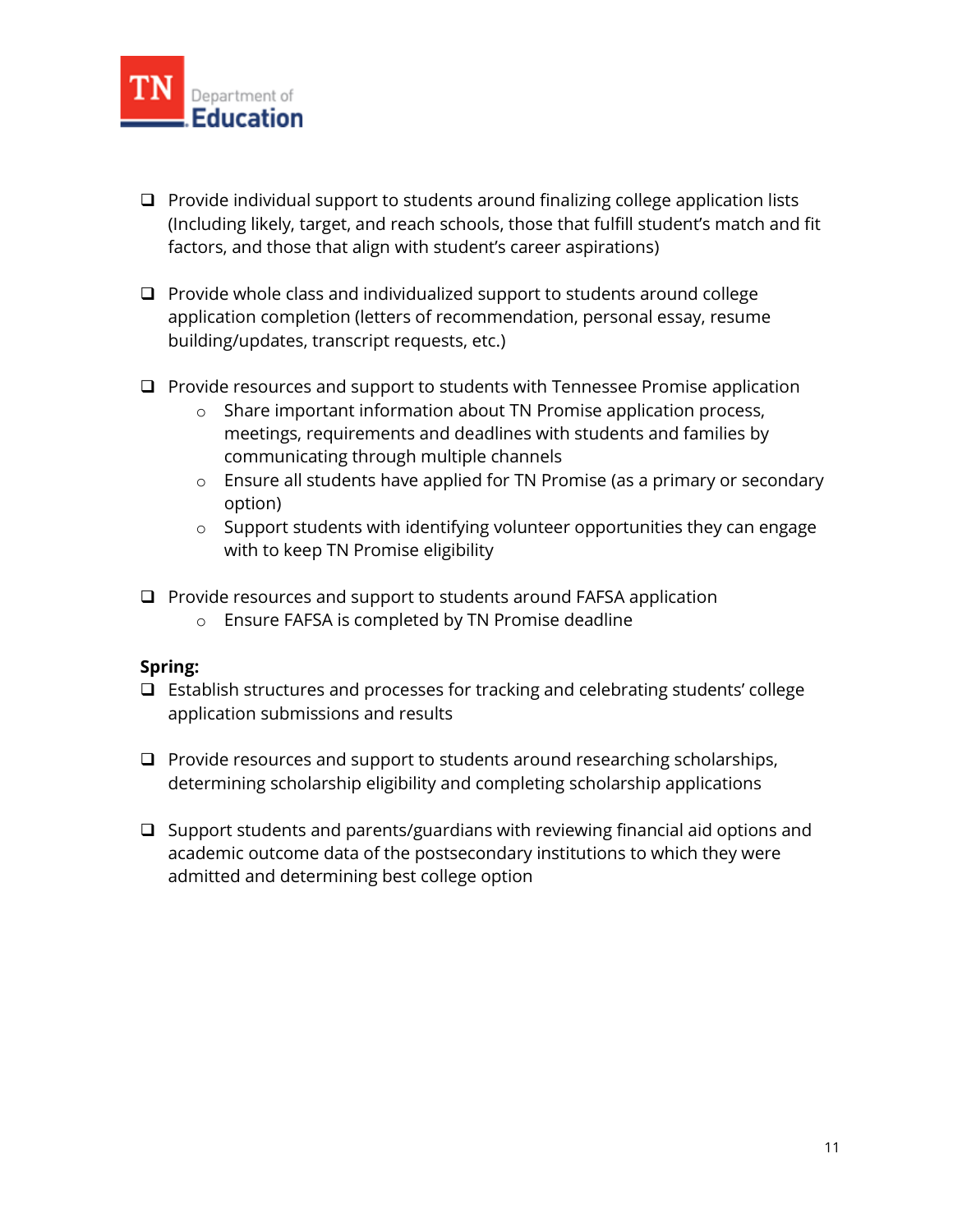

| <b>Metric</b>                                                                                                                                                                                     | <b>Frequency of</b><br><b>Measure</b>                | <b>Data Source</b>                                                                         |
|---------------------------------------------------------------------------------------------------------------------------------------------------------------------------------------------------|------------------------------------------------------|--------------------------------------------------------------------------------------------|
| The percent of seniors at-risk of not<br>graduating on time                                                                                                                                       | Start of school<br>year; Weekly                      | Online learning<br>platform<br>attendance and/or<br>tracker refreshed<br>daily by teachers |
| The percent of seniors who have a touchpoint<br>with a teacher each week if schooling is virtual                                                                                                  | Weekly                                               | Tracker refreshed<br>daily by<br>appropriate staff                                         |
| The percent of seniors who have already<br>taken the ACT/SAT and/or have registered to<br>take the ACT in October                                                                                 | Weekly                                               | Tracker refreshed<br>daily by<br>appropriate staff                                         |
| The percent of seniors in EPSO courses that<br>have a device and reliable internet                                                                                                                | Start of the school<br>year; quarterly               | Student survey;<br>calls/texts to family<br>and/or student                                 |
| The percent of seniors in EPSO courses that<br>are engaging with content if schooling is<br>virtual                                                                                               | Daily (by teachers)<br>Weekly (by<br>administrators) | Online learning<br>platform<br>attendance and/or<br>tracker refreshed<br>daily by teachers |
| The percent of seniors who have applied to 0-<br>3 colleges (at-risk), 4-6 colleges (medium risk),<br>7 or more colleges (above and beyond).                                                      | Weekly                                               | Tracker refreshed<br>daily by<br>appropriate staff                                         |
| The percent of seniors who have completed<br>each core component of the college<br>application process (letters of<br>recommendation, personal essay - if<br>required, transcripts, resume, etc.) | Weekly                                               | School portal/<br>Tracker refreshed<br>daily by<br>appropriate staff                       |
| The percent of seniors who have applied for<br><b>TN Promise</b>                                                                                                                                  | Weekly                                               | <b>TN Promise</b><br>e*GRandS Report<br>Instructions                                       |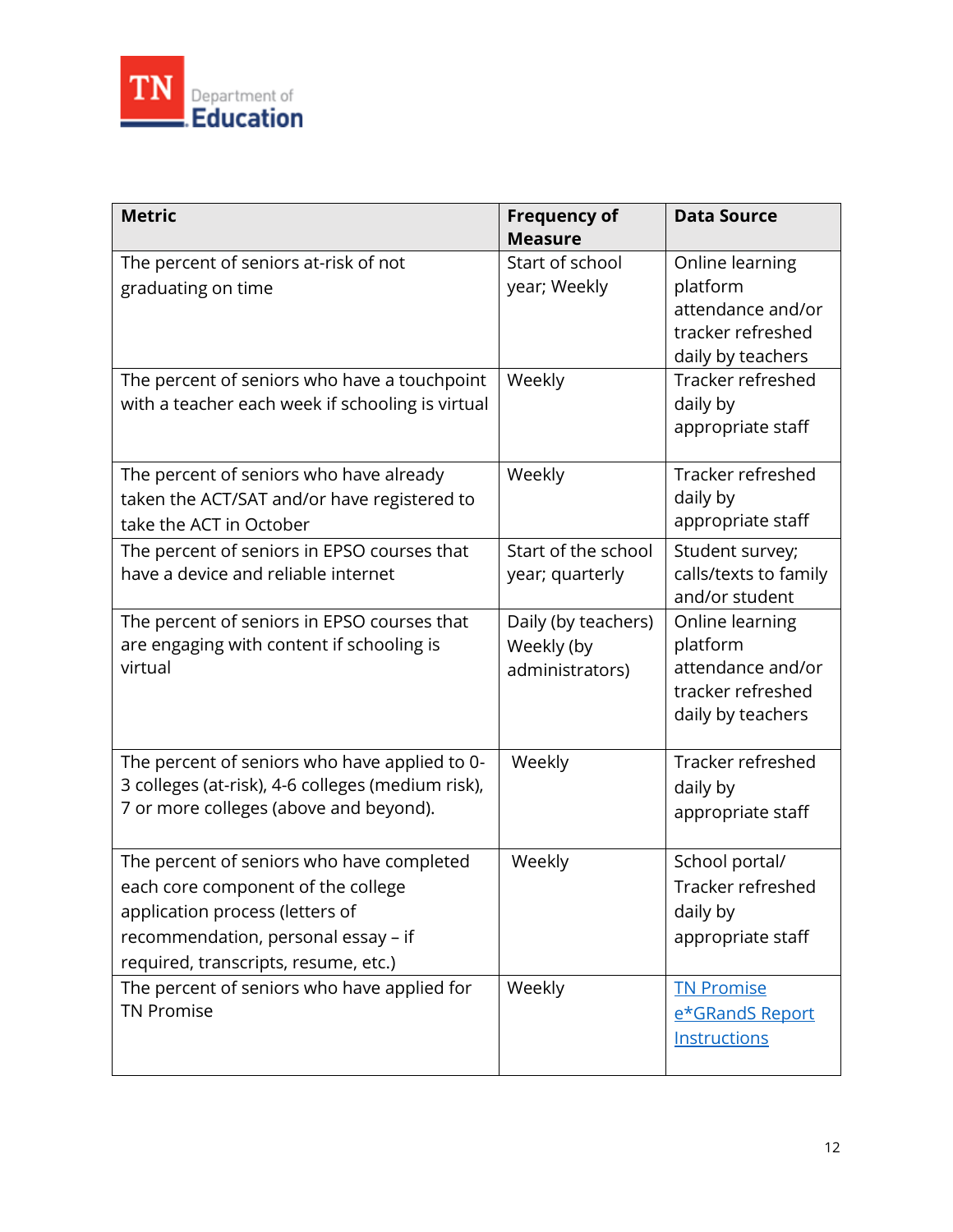

| The percent of seniors who have completed<br>the FAFSA                                                                                                                                                                                                   | Weekly                    | <b>FAFSA by high</b><br>school e*GRandS<br><b>Report Instructions</b> |
|----------------------------------------------------------------------------------------------------------------------------------------------------------------------------------------------------------------------------------------------------------|---------------------------|-----------------------------------------------------------------------|
| The percent of seniors who have been<br>accepted to a college, university, or TCAT                                                                                                                                                                       | Weekly                    | School portal/<br>Tracker refreshed<br>daily by<br>appropriate staff  |
| The percent of seniors who have been<br>accepted to a college, university, or TCAT that<br>is a TARGET or REACH school for them                                                                                                                          | Weekly (in the<br>Spring) | School portal/<br>Tracker refreshed<br>daily by<br>appropriate staff  |
| The percent of seniors/senior guardians with<br>whom a counselor has had a virtual or in<br>person conversation to discuss financial aid<br>options and academic outcome data of<br>postsecondary institutions to which the<br>student has been admitted | Weekly (in the<br>Spring) | School portal/<br>Tracker refreshed<br>daily by<br>appropriate staff  |
| The percent of seniors who have committed<br>to their postsecondary institution, secured<br>full-time employment, or military enlistment                                                                                                                 | Weekly (in the<br>Spring) | School portal/<br>Tracker refreshed<br>daily by<br>appropriate staff  |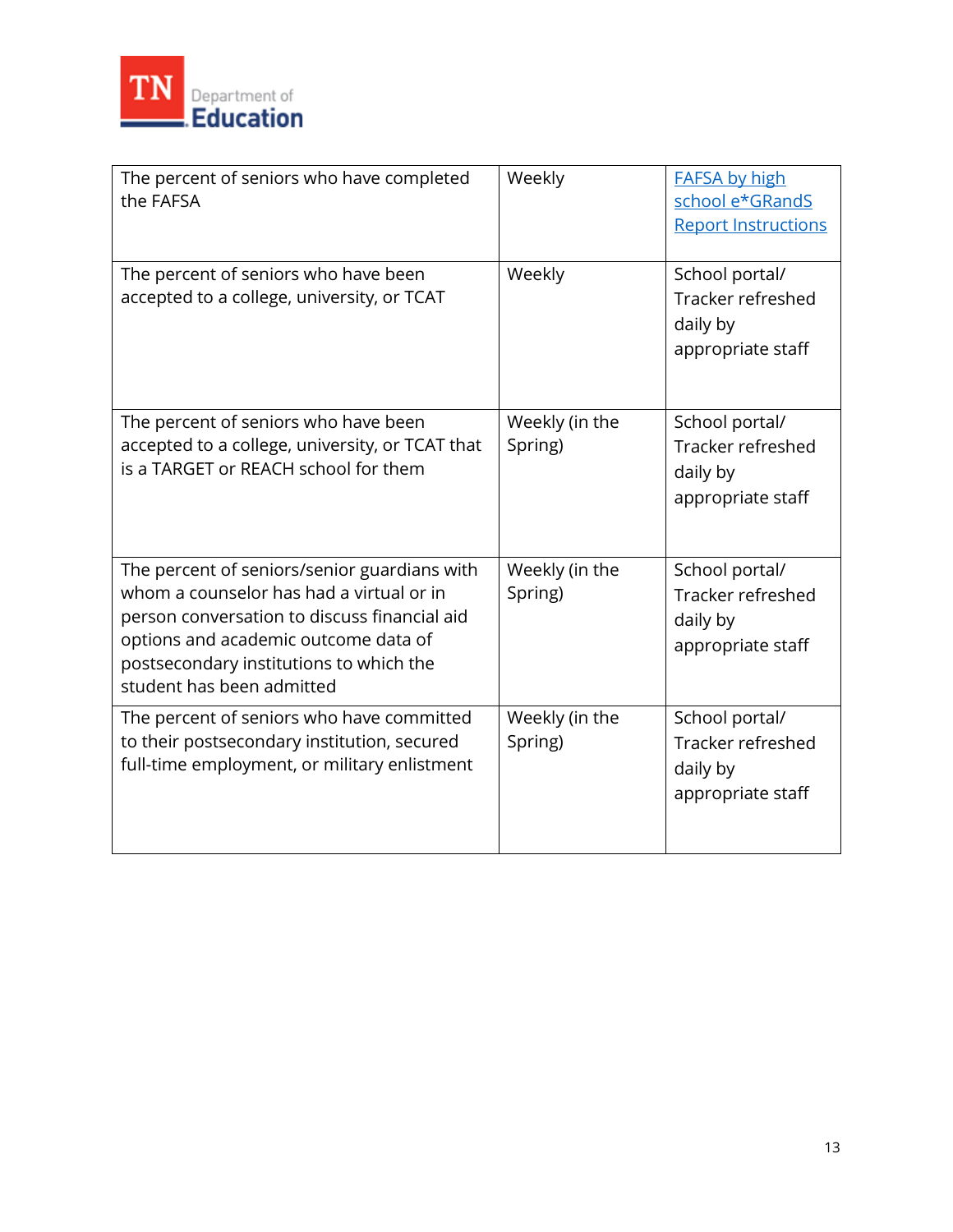

# **Juniors**

The following checklist and metrics will help ensure that juniors will be able to:

- Stay on track for high school graduation
- Stay on track to meet postsecondary admission requirements
- Bank postsecondary credits
- Prepare to take a college entrance exam (ACT/SAT)

#### **Action Items:**

- ❑ Ensure all students taking EPSO courses have access to internet and technology to continue coursework virtually or in a hybrid school model
- ❑ Ensure all students at-risk of not graduating on time have access to internet and technology to continue coursework virtually or in a hybrid school model
- ❑ Identify students who are at-risk for failing courses needed for graduation and assign teachers and other staff to support the coursework of these students through texting and/or scheduled video conference calls with the student and their families
- ❑ Identify or create a virtual ACT/SAT prep and career exploration program for all juniors to utilize
- ❑ Monitor progress and incentivize the ACT/SAT prep and career exploration curriculum
- ❑ Contact all your postsecondary partners offering dual enrollment and local dual credit to understand updated eligibility requirements for these courses as well as student supports the postsecondary institution has in place for virtual and/or hybrid learning
- ❑ Work with your postsecondary partner(s) and/or the high school teacher of record to identify open education resources for students to use during the implementation of virtual and/or hybrid learning models
- ❑ Support with fees or needs related to EPSOs (AP exams, books, other supplies or materials)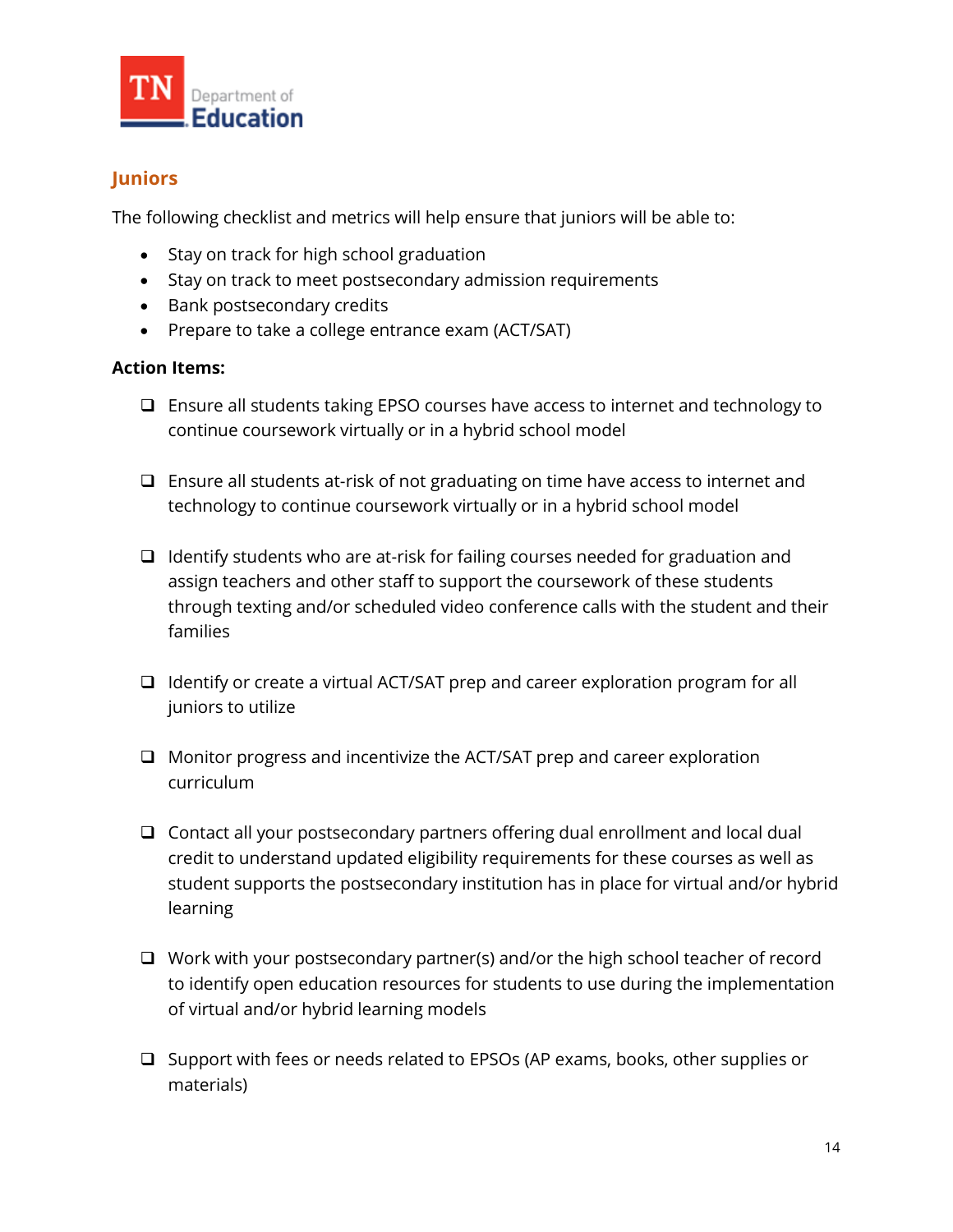

| <b>Metric</b>                                                                                                                 | <b>Frequency of Measure</b>                       | <b>Data Source</b>                                                                   |
|-------------------------------------------------------------------------------------------------------------------------------|---------------------------------------------------|--------------------------------------------------------------------------------------|
| The percent of students in<br>EPSO courses that have a<br>device and reliable internet                                        | Start of the school year and<br>then quarterly    | Student survey and/or<br>calls/texts to family and/or<br>student                     |
| The percent of students in<br>EPSO courses that are<br>engaging with content if<br>schooling is virtual                       | Daily (by teachers)<br>Weekly (by administrators) | Online learning platform<br>attendance and/or tracker<br>refreshed daily by teachers |
| The percent of students at-<br>risk of not graduating on<br>time that have a device and<br>reliable internet                  | Start of the school year and<br>then quarterly    | Student survey and/or<br>calls/texts to family and/or<br>student                     |
| The percent of students at-<br>risk of not graduating on<br>time that are engaging with<br>content if schooling is<br>virtual | Daily (by teachers)<br>Weekly (by administrators) | Online learning platform<br>attendance and/or tracker<br>refreshed daily by teachers |
| The percent of students<br>engaging daily with your<br>ACT/SAT prep program                                                   | Weekly                                            | Online learning platform<br>attendance and/or tracker<br>refreshed daily by teachers |
| The percent of families who<br>have a touchpoint with a<br>school staff member each<br>week                                   | Weekly                                            | Tracker refreshed daily by<br>appropriate staff                                      |
| The percent of students<br>who have a touchpoint with<br>a teacher each week if<br>schooling is virtual                       | Weekly                                            | Tracker refreshed daily by<br>appropriate staff                                      |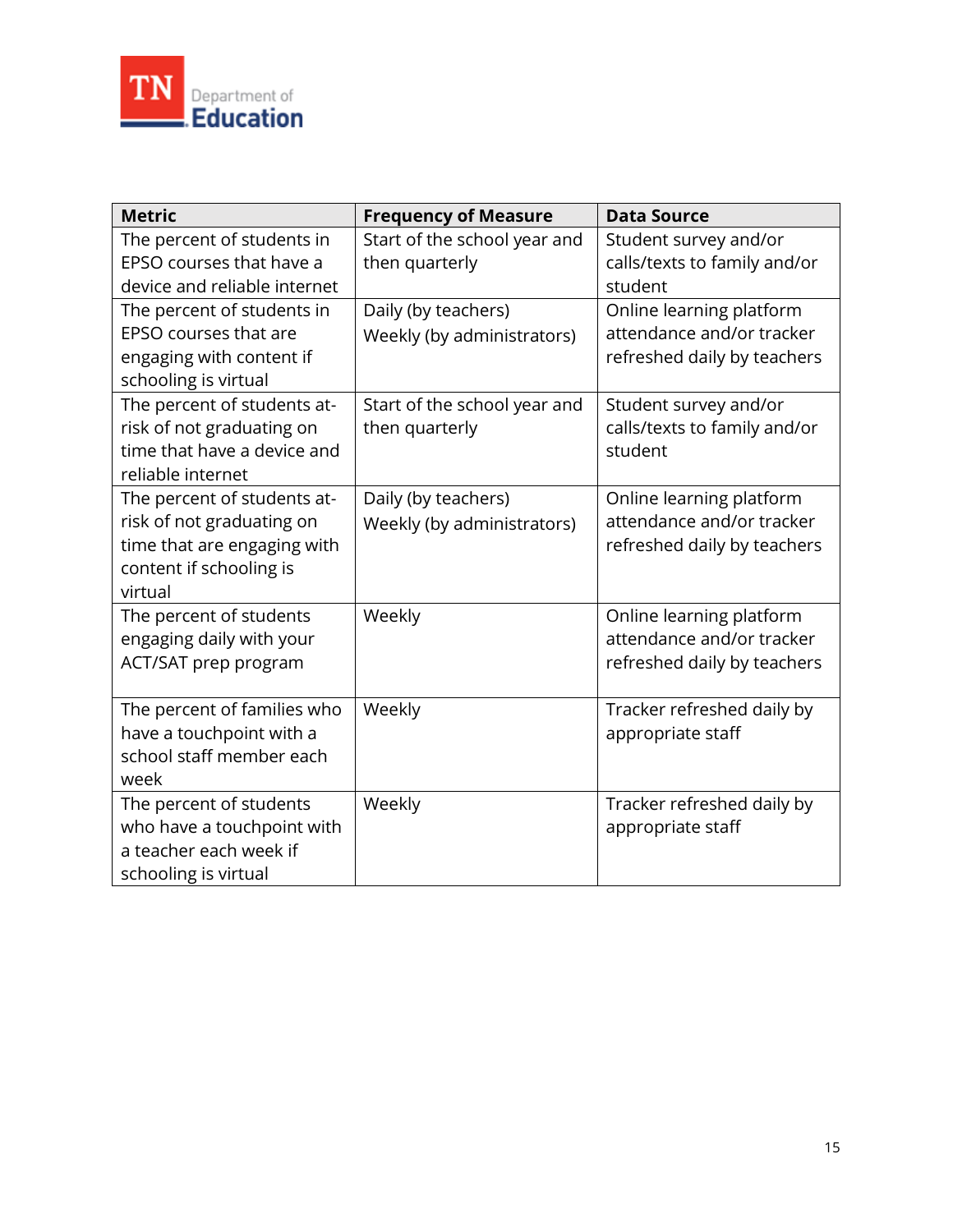

# **IV. Resources**

- [ACT Resources for Students, Teachers, Schools and Workers Impacted by COVID-19](https://www.act.org/content/act/en/covid19.html)
	- o [ACT Testing Updates](https://www.act.org/content/act/en/covid-19.html)
	- o Press Release: [ACT to Offer Students Summer ACT Test Date Options and](https://cdn.ymaws.com/collegeaccess.site-ym.com/resource/resmgr/blog/covid19/flexiblescheduling_remotepro.pdf)  [ACT Test Online at Home](https://cdn.ymaws.com/collegeaccess.site-ym.com/resource/resmgr/blog/covid19/flexiblescheduling_remotepro.pdf)
	- o [Free ACT Resources](https://cdn.ymaws.com/collegeaccess.site-ym.com/resource/resmgr/blog/covid19/free_act_resources.pdf) This two-page document includes test prep resources, fee waiver instructions, and more.
- [Free Practice for the SAT Provided by College Board](https://collegereadiness.collegeboard.org/sat/practice)
- [Electronic Transcript Exchange](https://www.tn.gov/thec/bureaus/access-and-outreach/college-access/redirect-college-access-and-success/electronic-transcript-exchange-and-data-services-for-high-schools-and-colleges-through-thec.html)
	- o [Student Clearinghouse Guidance PDF](https://studentclearinghouse.info/onestop/wp-content/uploads/TNTCBriefingPaper.pdf)
- Milestones [for College & Career Readiness](https://www.tn.gov/content/dam/tn/education/ccte/ccte_sr_milestones_student_knowledge_actions.PDF)
- Student & Family Communications Sample Text-based "Nudging" Platforms
	- o [Signal Vine](https://www.signalvine.com/)
	- o [Remind](https://www.remind.com/)
	- o [Possip](https://possip.com/)
	- o [SendHub](https://www.sendhub.com/text-messaging-service-for-schools/)
- [THEC Path to College](https://www.collegefortn.org/open/pathtocollege) Resources
- [THEC/TSAC Virtual Financial Aid Resources](https://www.tn.gov/thec/covid-19-campus-information.html)
- Association for Career & Technical Education (ACTE) High-Quality CTE: Planning for a [COVID-19 Impacted School Year](https://www.acteonline.org/hqcte-planning-covid-19/)
- [Work-Based Learning](https://www.tn.gov/education/career-and-technical-education/work-based-learning.html)
	- o [Apprenticeship TN](https://www.tn.gov/apprenticeshiptn.html)
	- o [Youth Apprenticeship](https://www.tn.gov/apprenticeshiptn/youth-apprenticeship.html)
	- o [ACTE Work-Based Learning Resources](https://www.acteonline.org/professional-development/high-quality-cte-tools/work-based-learning/)
- [Supporting Students with Disabilities with Pre-Employment Transition Services](https://www.tn.gov/humanservices/ds/vocational-rehabilitation/transition-services/pre-employment-transition-services.html)
	- o [Transition TN](https://transitiontn.org/)
	- o [VR Transition](https://www.tn.gov/humanservices/ds/vocational-rehabilitation/transition-services.html) Services

#### **Guides from other organizations**

- [American School Counselor Association Planning for Distance Counseling Document](https://www.schoolcounselor.org/asca/media/asca/home/EmergencyShutdown.pdf)
- [National Alliance of Concurrent Enrollment Partnerships \(NACEP\) Coronavirus](http://www.nacep.org/nacep-cornonavirus-guidance-and-resources/)  [Resources & Guidance](http://www.nacep.org/nacep-cornonavirus-guidance-and-resources/)
- [NCAN Virtual Advising Recommendations](https://www.ncan.org/news/495294/Pivoting-to-Virtual-Advising-Consider-the-Evidence-and-These-Approaches.htm)
- [NIET Planning Guide](https://www.niet.org/assets/Resources/3e1c3a0cca/school-year-planning-guide-2020-21.pdf)